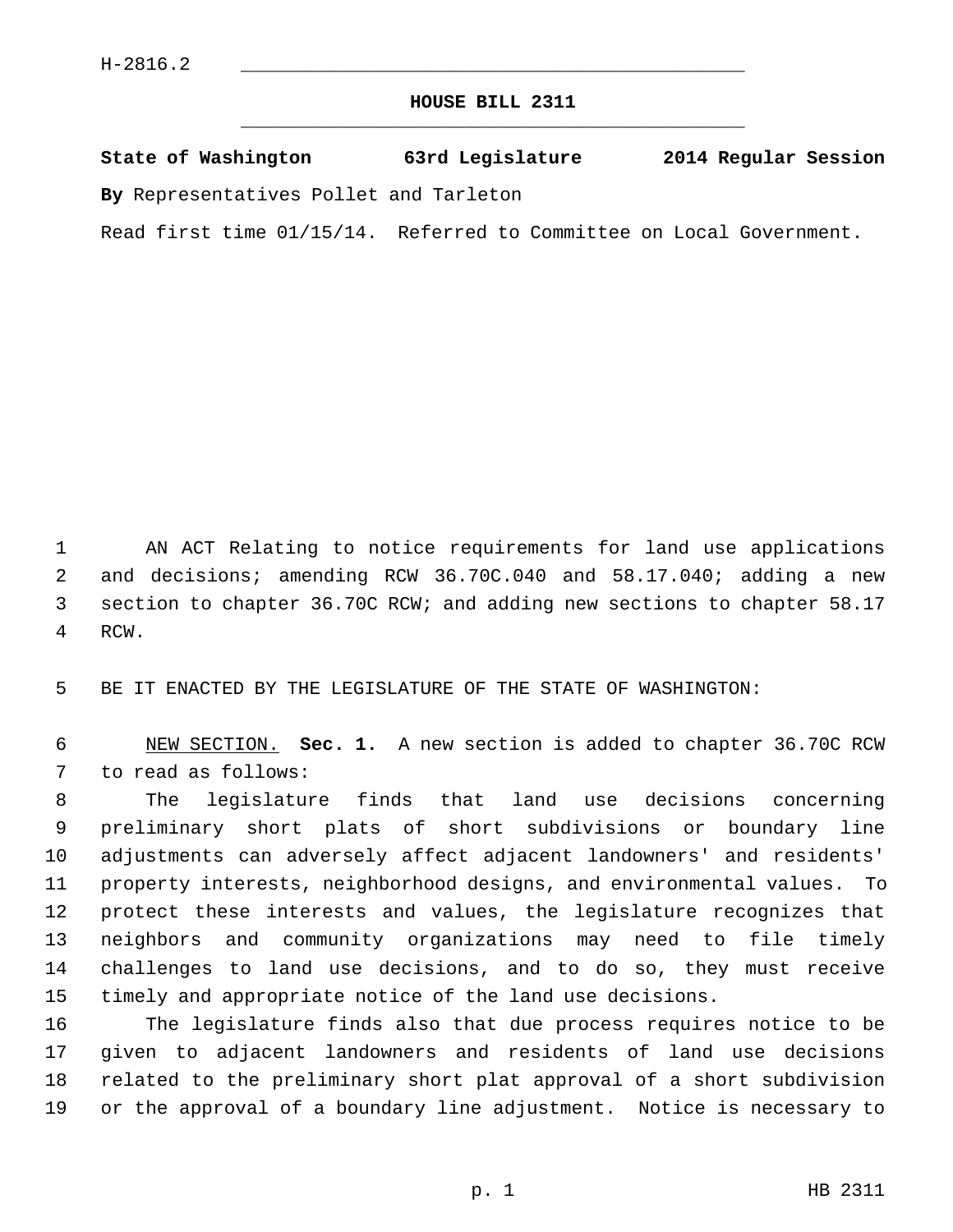1 ensure that adjacent landowners and residents have the opportunity to 2 file challenges or assert their property interests. The legislature 3 intends that the statute of limitations set forth in this chapter for 4 challenging land use decisions does not begin to run until notice of a 5 land use decision is provided to adjacent landowners and residents in 6 accordance with sections 4 and 5 of this act.

 7 **Sec. 2.** RCW 36.70C.040 and 1995 c 347 s 705 are each amended to 8 read as follows:

 9 (1) Proceedings for review under this chapter shall be commenced by 10 filing a land use petition in superior court.

11 (2) A land use petition is barred, and the court may not grant 12 review, unless the petition is timely filed with the court and timely 13 served on the following persons who shall be parties to the review of 14 the land use petition:

15 (a) The local jurisdiction, which for purposes of the petition 16 shall be the jurisdiction's corporate entity and not an individual 17 decision maker or department;

18 (b) Each of the following persons if the person is not the 19 petitioner:

20 (i) Each person identified by name and address in the local 21 jurisdiction's written decision as an applicant for the permit or 22 approval at issue; and

23 (ii) Each person identified by name and address in the local 24 jurisdiction's written decision as an owner of the property at issue;

25 (c) If no person is identified in a written decision as provided in 26 (b) of this subsection, each person identified by name and address as 27 a taxpayer for the property at issue in the records of the county 28 assessor, based upon the description of the property in the 29 application; and

30 (d) Each person named in the written decision who filed an appeal 31 to a local jurisdiction quasi-judicial decision maker regarding the 32 land use decision at issue, unless the person has abandoned the appeal 33 or the person's claims were dismissed before the quasi-judicial 34 decision was rendered. Persons who later intervened or joined in the 35 appeal are not required to be made parties under this subsection.

36 (3) The petition is timely if it is filed and served on all parties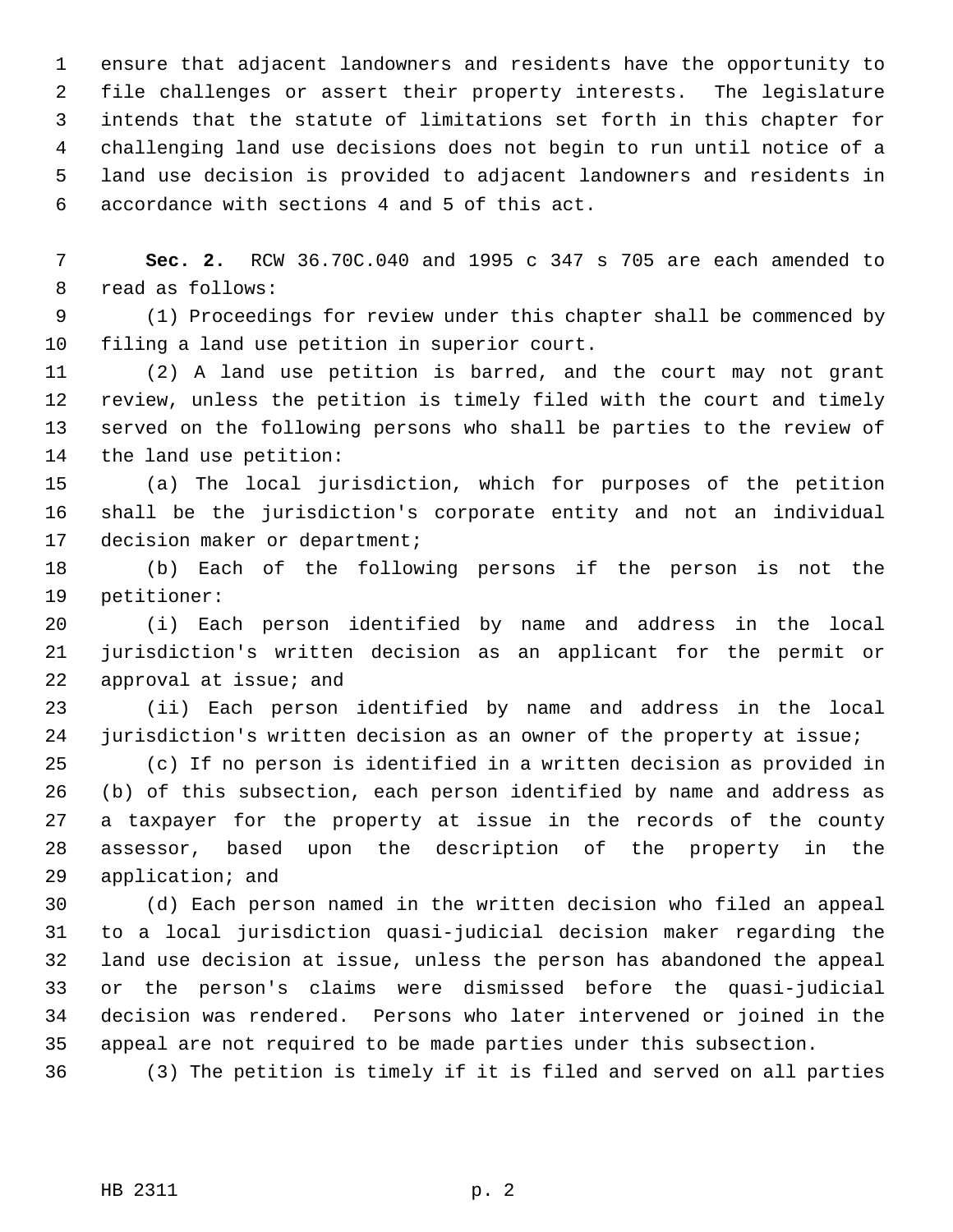1 listed in subsection (2) of this section within twenty-one days of the 2 issuance of the land use decision.

 3 (4) For the purposes of this section, the date on which a land use 4 decision is issued is:

 5 (a) Three days after a written decision is mailed by the local 6 jurisdiction or, if not mailed, the date on which the local 7 jurisdiction provides notice that a written decision is publicly 8 available;

 9 (b) If the land use decision is made by ordinance or resolution by 10 a legislative body sitting in a quasi-judicial capacity, the date the 11 body passes the ordinance or resolution;  $((\theta \cdot \mathbf{r}))$ 

12 (c) If the land use decision relates to the preliminary short plat 13 approval of a short subdivision or the approval of a boundary line 14 adjustment in a city with a population of five hundred thousand or 15 more, the date that notice of the decision is effective pursuant to 16 section 4 or 5 of this act; or

17 (d) If ((neither (a) nor (b) of this subsection applies)) (a), (b), 18 and (c) of this subsection do not apply, the date the decision is 19 entered into the public record.

20 (5) Service on the local jurisdiction must be by delivery of a copy 21 of the petition to the persons identified by or pursuant to RCW 22 4.28.080 to receive service of process. Service on other parties must 23 be in accordance with the superior court civil rules or by first-class 24 mail to:

25 (a) The address stated in the written decision of the local 26 jurisdiction for each person made a party under subsection (2)(b) of 27 this section;

28 (b) The address stated in the records of the county assessor for 29 each person made a party under subsection (2)(c) of this section; and

30 (c) The address stated in the appeal to the quasi-judicial decision 31 maker for each person made a party under subsection (2)(d) of this 32 section.

33 (6) Service by mail is effective on the date of mailing and proof 34 of service shall be by affidavit or declaration under penalty of 35 perjury.

36 **Sec. 3.** RCW 58.17.040 and 2004 c 239 s 1 are each amended to read 37 as follows: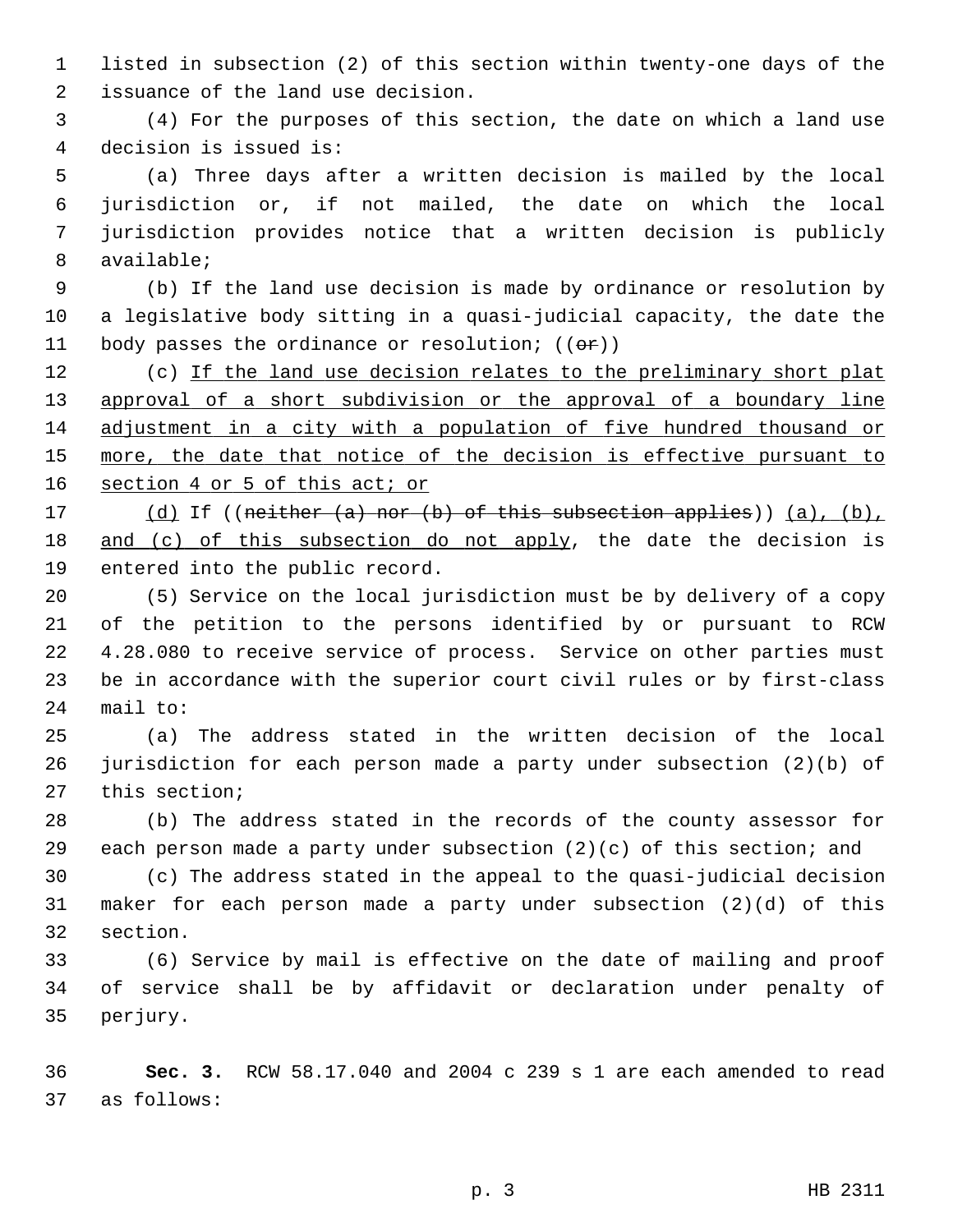1 The provisions of this chapter shall not apply to:

2 (1) Cemeteries and other burial plots while used for that purpose;

 3 (2) Divisions of land into lots or tracts each of which is one-one 4 hundred twenty-eighth of a section of land or larger, or five acres or 5 larger if the land is not capable of description as a fraction of a 6 section of land, unless the governing authority of the city, town, or 7 county in which the land is situated shall have adopted a subdivision 8 ordinance requiring plat approval of such divisions: PROVIDED, That 9 for purposes of computing the size of any lot under this item which 10 borders on a street or road, the lot size shall be expanded to include 11 that area which would be bounded by the center line of the road or 12 street and the side lot lines of the lot running perpendicular to such 13 center line;

14 (3) Divisions made by testamentary provisions, or the laws of 15 descent;

16 (4) Divisions of land into lots or tracts classified for industrial 17 or commercial use when the city, town, or county has approved a binding 18 site plan for the use of the land in accordance with local regulations;

19 (5) A division for the purpose of lease when no residential 20 structure other than mobile homes or travel trailers are permitted to 21 be placed upon the land when the city, town, or county has approved a 22 binding site plan for the use of the land in accordance with local 23 regulations;

24 (6) ((A division made for the purpose of alteration by adjusting boundary lines, between platted or unplatted lots or both, which does not create any additional lot, tract, parcel, site, or division nor create any lot, tract, parcel, site, or division which contains insufficient area and dimension to meet minimum requirements for width 29 and area for a building site;

30  $(7)$ )) Divisions of land into lots or tracts if: (a) Such division 31 is the result of subjecting a portion of a parcel or tract of land to 32 either chapter 64.32 or 64.34 RCW subsequent to the recording of a 33 binding site plan for all such land; (b) the improvements constructed 34 or to be constructed thereon are required by the provisions of the 35 binding site plan to be included in one or more condominiums or owned 36 by an association or other legal entity in which the owners of units 37 therein or their owners' associations have a membership or other legal 38 or beneficial interest; (c) a city, town, or county has approved the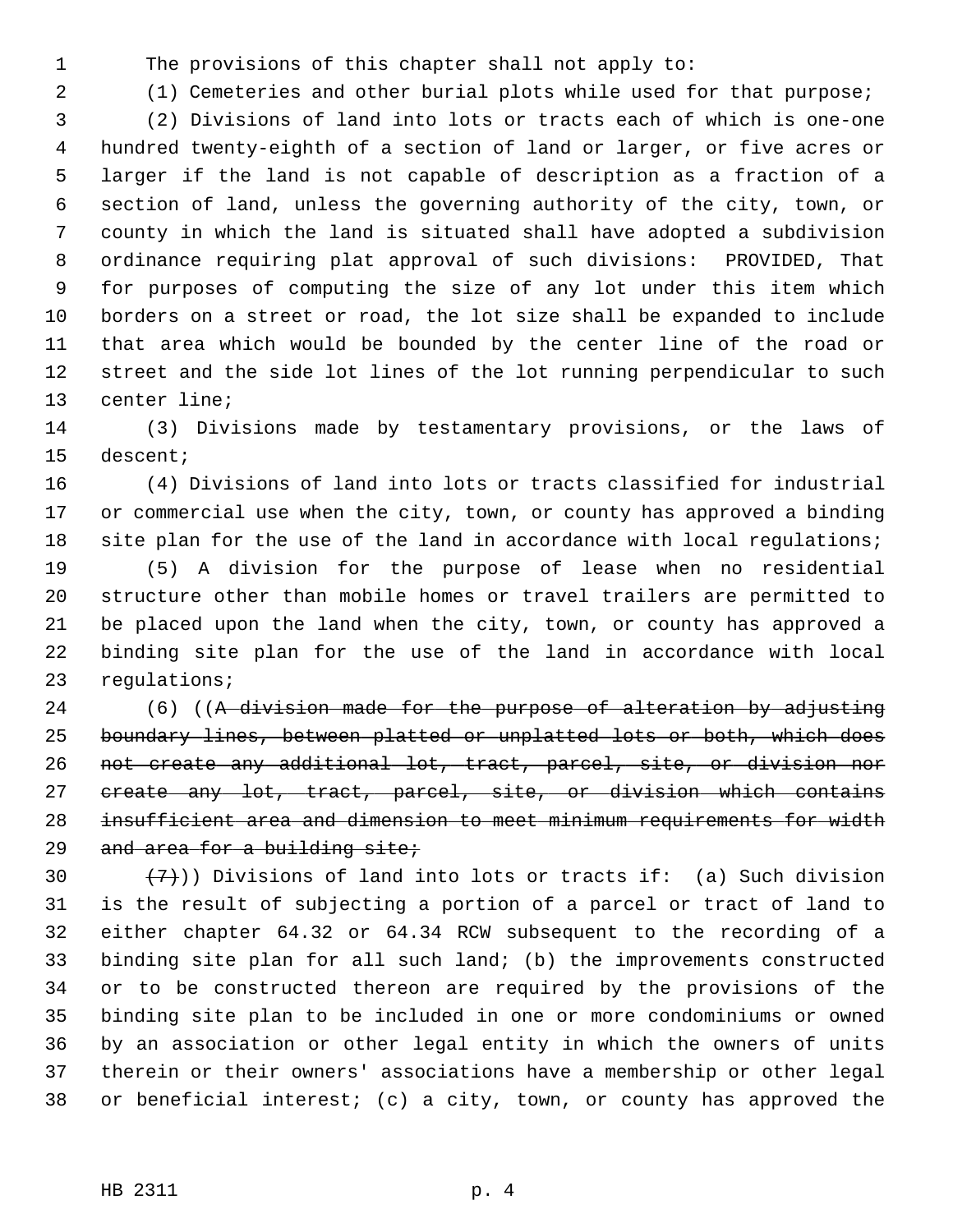1 binding site plan for all such land; (d) such approved binding site 2 plan is recorded in the county or counties in which such land is 3 located; and (e) the binding site plan contains thereon the following 4 statement: "All development and use of the land described herein shall 5 be in accordance with this binding site plan, as it may be amended with 6 the approval of the city, town, or county having jurisdiction over the 7 development of such land, and in accordance with such other 8 governmental permits, approvals, regulations, requirements, and 9 restrictions that may be imposed upon such land and the development and 10 use thereof. Upon completion, the improvements on the land shall be 11 included in one or more condominiums or owned by an association or 12 other legal entity in which the owners of units therein or their 13 owners' associations have a membership or other legal or beneficial 14 interest. This binding site plan shall be binding upon all now or 15 hereafter having any interest in the land described herein." The 16 binding site plan may, but need not, depict or describe the boundaries 17 of the lots or tracts resulting from subjecting a portion of the land 18 to either chapter 64.32 or 64.34 RCW. A site plan shall be deemed to 19 have been approved if the site plan was approved by a city, town, or 20 county: (i) In connection with the final approval of a subdivision 21 plat or planned unit development with respect to all of such land; or 22 (ii) in connection with the issuance of building permits or final 23 certificates of occupancy with respect to all of such land; or (iii) if 24 not approved pursuant to (i) and (ii) of this subsection  $((+7))$  $25$  (6)(e), then pursuant to such other procedures as such city, town, or 26 county may have established for the approval of a binding site plan;

27  $((+8))$  (7) A division for the purpose of leasing land for 28 facilities providing personal wireless services while used for that 29 purpose. "Personal wireless services" means any federally licensed 30 personal wireless service. "Facilities" means unstaffed facilities 31 that are used for the transmission or reception, or both, of wireless 32 communication services including, but not necessarily limited to, 33 antenna arrays, transmission cables, equipment shelters, and support 34 structures; and

 $35$  (( $(9)$ )) (8) A division of land into lots or tracts of less than 36 three acres that is recorded in accordance with chapter 58.09 RCW and 37 is used or to be used for the purpose of establishing a site for 38 construction and operation of consumer-owned or investor-owned electric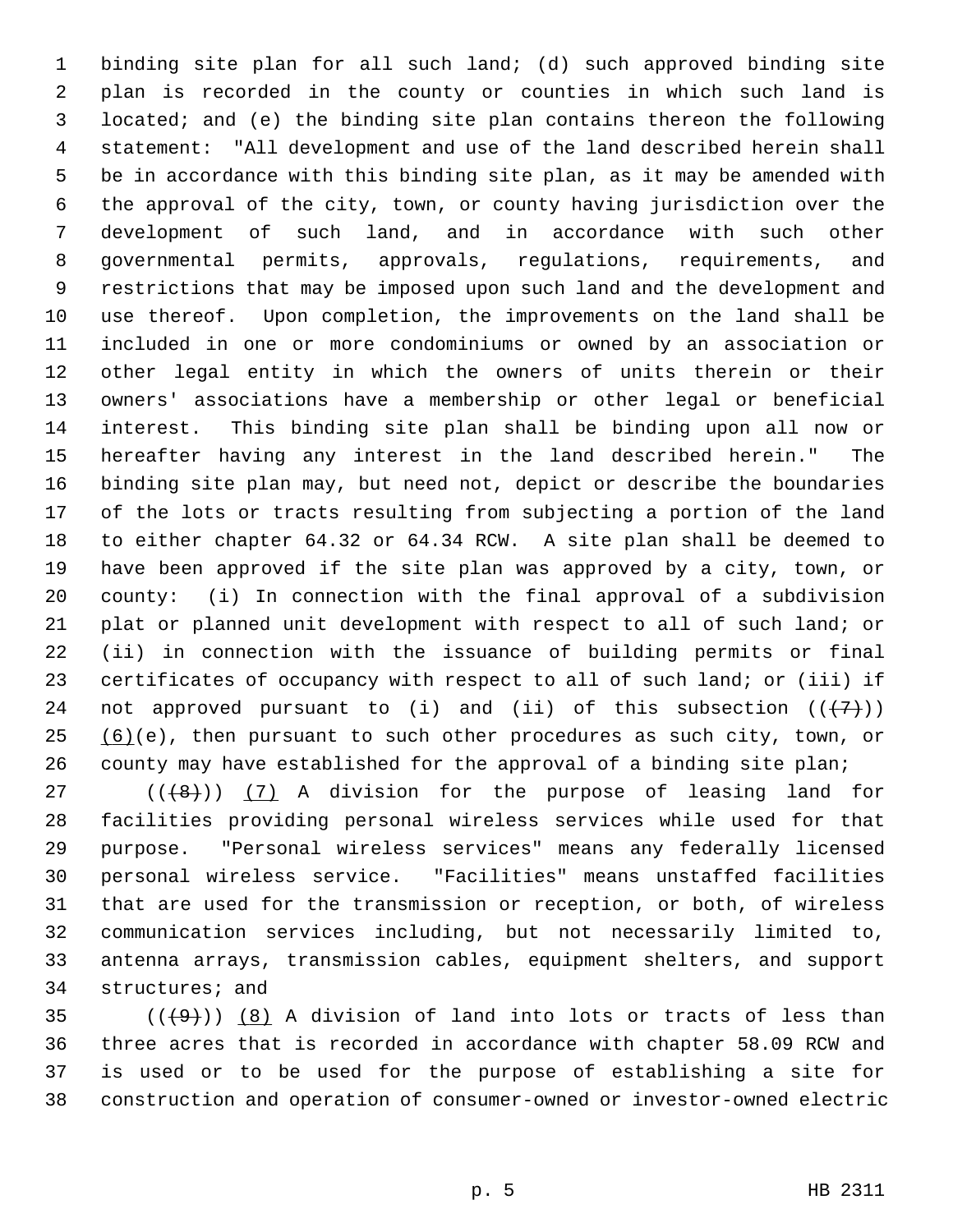1 utility facilities. For purposes of this subsection, "electric utility 2 facilities" means unstaffed facilities, except for the presence of 3 security personnel, that are used for or in connection with or to 4 facilitate the transmission, distribution, sale, or furnishing of 5 electricity including, but not limited to, electric power substations. 6 This subsection does not exempt a division of land from the zoning and 7 permitting laws and regulations of cities, towns, counties, and 8 municipal corporations. Furthermore, this subsection only applies to 9 electric utility facilities that will be placed into service to meet 10 the electrical needs of a utility's existing and new customers. New 11 customers are defined as electric service locations not already in 12 existence as of the date that electric utility facilities subject to 13 the provisions of this subsection are planned and constructed.

14 NEW SECTION. **Sec. 4.** A new section is added to chapter 58.17 RCW 15 to read as follows:

16 (1) Except as provided otherwise by this section, this chapter does 17 not apply to a division made for the purpose of alteration by adjusting 18 boundary lines, between platted or unplatted lots or both, that does 19 not create any additional lot, tract, parcel, site, or division nor 20 create any lot, tract, parcel, site, or division that contains 21 insufficient area and dimension to meet minimum requirements for width 22 and area for a building site.

23 (2) Upon receipt of a complete application for approval of a 24 boundary line adjustment in a city with a population of five hundred 25 thousand or more, the officer charged with administration of 26 regulations pertaining to boundary line adjustments must provide notice 27 of the application to all adjacent landowners and residents and an 28 opportunity to submit comments.

29 (3) If a boundary line adjustment in a city with a population of 30 five hundred thousand or more is approved, the officer charged with 31 administration of regulations pertaining to boundary line adjustments 32 must provide notice of the decision to all adjacent landowners and 33 residents.

34 (4) The legislative body of a city with a population of five 35 hundred thousand or more must adopt regulations and procedures for 36 providing notice in accordance with this section.

37 (a) At a minimum, the required notice must be: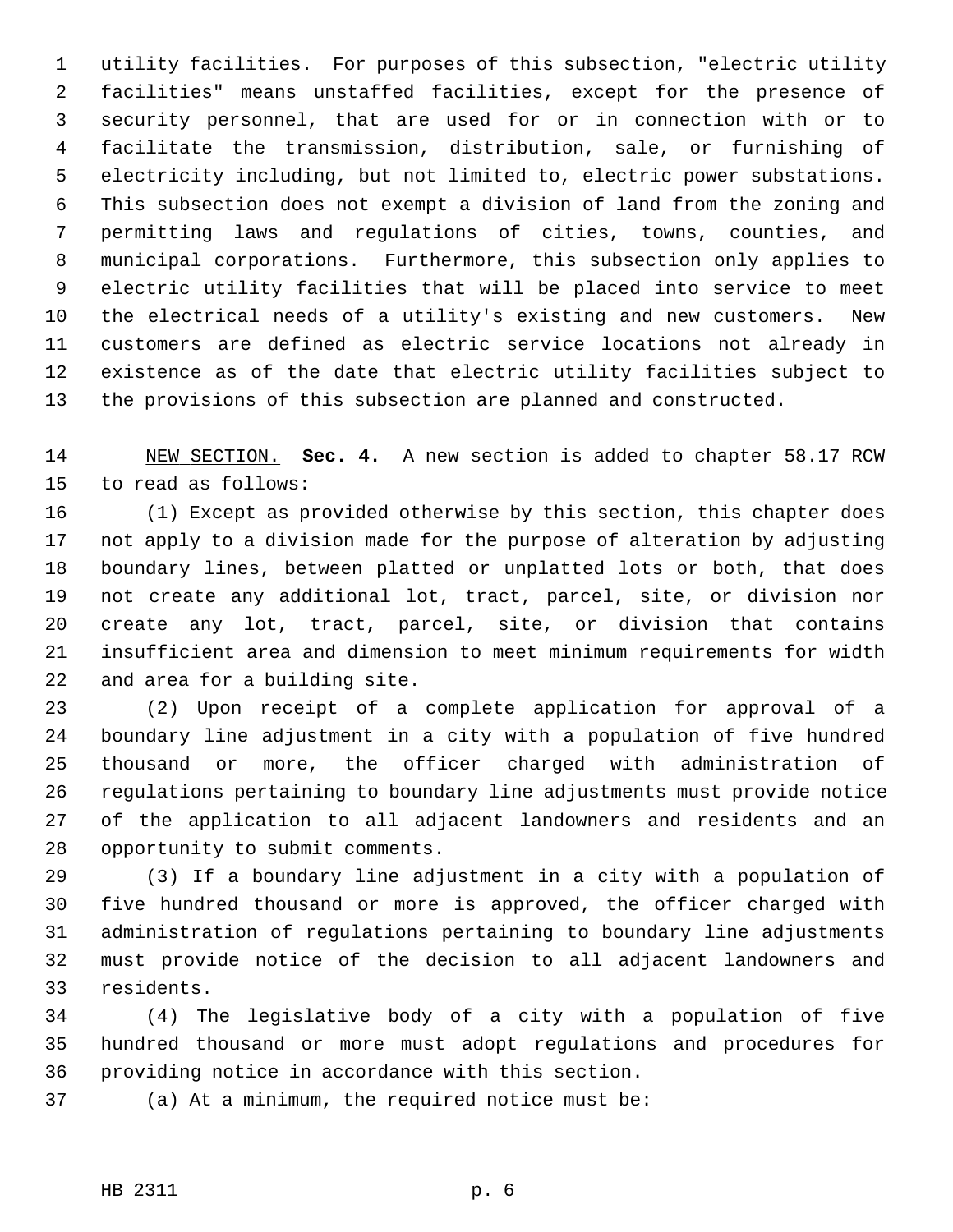1 (i) Mailed to each adjacent landowner and resident at the mailing 2 address on record with the city or county, or if no mailing address is 3 on record, the physical address of the adjacent property; and

 4 (ii) Posted on the property subject to the proposed boundary line 5 adjustment in a manner reasonably calculated to provide notice to all 6 adjacent landowners and residents.

 7 (b) Notice is effective three days after being mailed to all 8 adjacent landowners and residents, or on the date notice is posted on 9 the property subject to the proposed boundary line adjustment, 10 whichever is later.

11 (5) For purposes of this section, "adjacent landowners and 12 residents" means owners, as shown by the records of the county 13 assessor, residents, and persons who are both owners and residents of 14 real property located within three hundred feet of any portion of the 15 boundary of the property subject to the proposed boundary line 16 adjustment. If the owner of the real property proposed to be adjusted 17 owns another parcel or parcels of real property, that lie adjacent to 18 the real property proposed to be adjusted, notice under this section 19 must be given to the owners and residents of real property located 20 within three hundred feet of any portion of the boundaries of such 21 adjacently located parcels owned by the owner of the real property 22 subject to the proposed boundary line adjustment.

23 NEW SECTION. **Sec. 5.** A new section is added to chapter 58.17 RCW 24 to read as follows:

25 (1) Upon receipt of a complete application for preliminary short 26 plat approval of a short subdivision in a city with a population of 27 five hundred thousand or more, the officer charged with administration 28 of regulations pertaining to short plats and short subdivisions must 29 provide notice of the application to all adjacent landowners and 30 residents and an opportunity to submit comments.

31 (2) If a preliminary short plat of a short subdivision in a city 32 with a population of five hundred thousand or more is approved, the 33 officer charged with administration of regulations pertaining to short 34 plats and short subdivisions must provide notice of the decision to all 35 adjacent landowners and residents.

36 (3) The legislative body of a city with a population of five